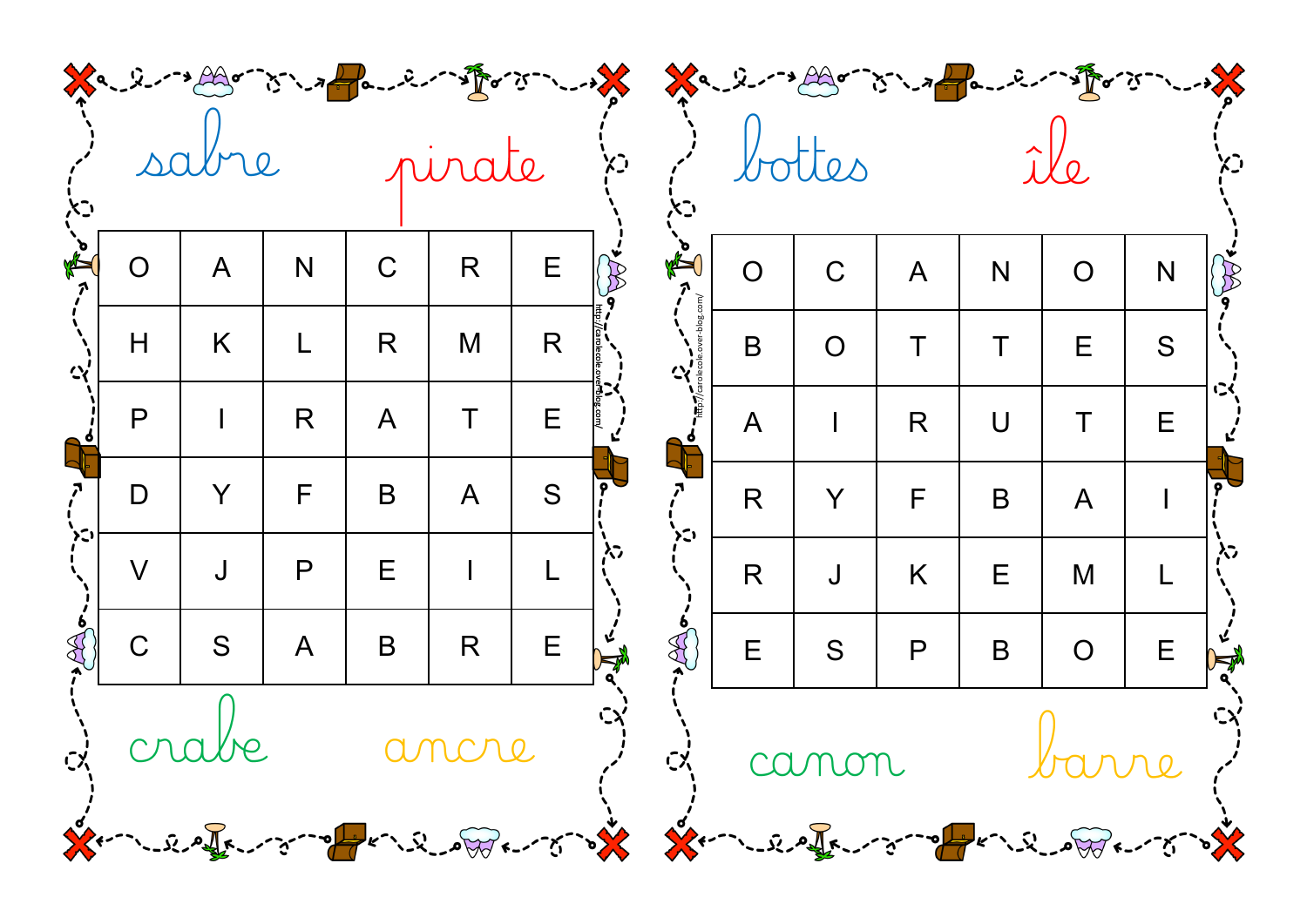|   | Xa - 2-11 Ar is a fame in the street to the Sa - 2-11 Ar is a fame in the street<br>trésor<br>barbe<br>ָ<br>וְ |              |                |                                                   |             |                |   |                                        |              | boulet         |             |        | ֿיבֿאָ <sup>י</sup> |             |   |
|---|----------------------------------------------------------------------------------------------------------------|--------------|----------------|---------------------------------------------------|-------------|----------------|---|----------------------------------------|--------------|----------------|-------------|--------|---------------------|-------------|---|
|   | $\mathsf C$                                                                                                    | $\mathsf{A}$ | $\mathsf{R}$   | T                                                 | $\mathsf E$ |                | B | $\sum_{r=1}^{n}$                       | $\mathsf Q$  | $\mathsf B$    | R           | R      | bateau<br>B         | Τ           |   |
| ぐ | $\overline{O}$                                                                                                 | Z            |                | R                                                 | $\bigcup$   | $\mathsf{P}$   |   |                                        | S            |                | E           | G      | $\mathsf{A}$        | K           |   |
|   | F                                                                                                              | Q            | W              | E                                                 | M           | $\overline{O}$ |   |                                        | $\mathsf{D}$ | J              | $\mathsf Q$ | H      | Τ                   |             |   |
| こ | F                                                                                                              | E            | Y              | S                                                 | H           |                |   |                                        | B            | $\overline{O}$ | $\bigcup$   |        | E                   | T           |   |
|   | R                                                                                                              | X            | $\mathsf{D}$   | $\overline{O}$                                    | N           | $\vee$         | や |                                        | X            | $\bigcup$      |             | N      | $\mathsf{A}$        | $\bigcup$   | 心 |
|   | E                                                                                                              | B            | $\overline{A}$ | R                                                 | $\sf B$     | E              |   | $\begin{pmatrix} 1 \\ 2 \end{pmatrix}$ | W            | X              | N           | $\vee$ | $\bigcup$           | $\mathsf C$ |   |
|   |                                                                                                                |              |                | à carte coffre d'a bijoux requin<br>$\frac{1}{2}$ |             |                |   |                                        |              |                |             |        |                     |             |   |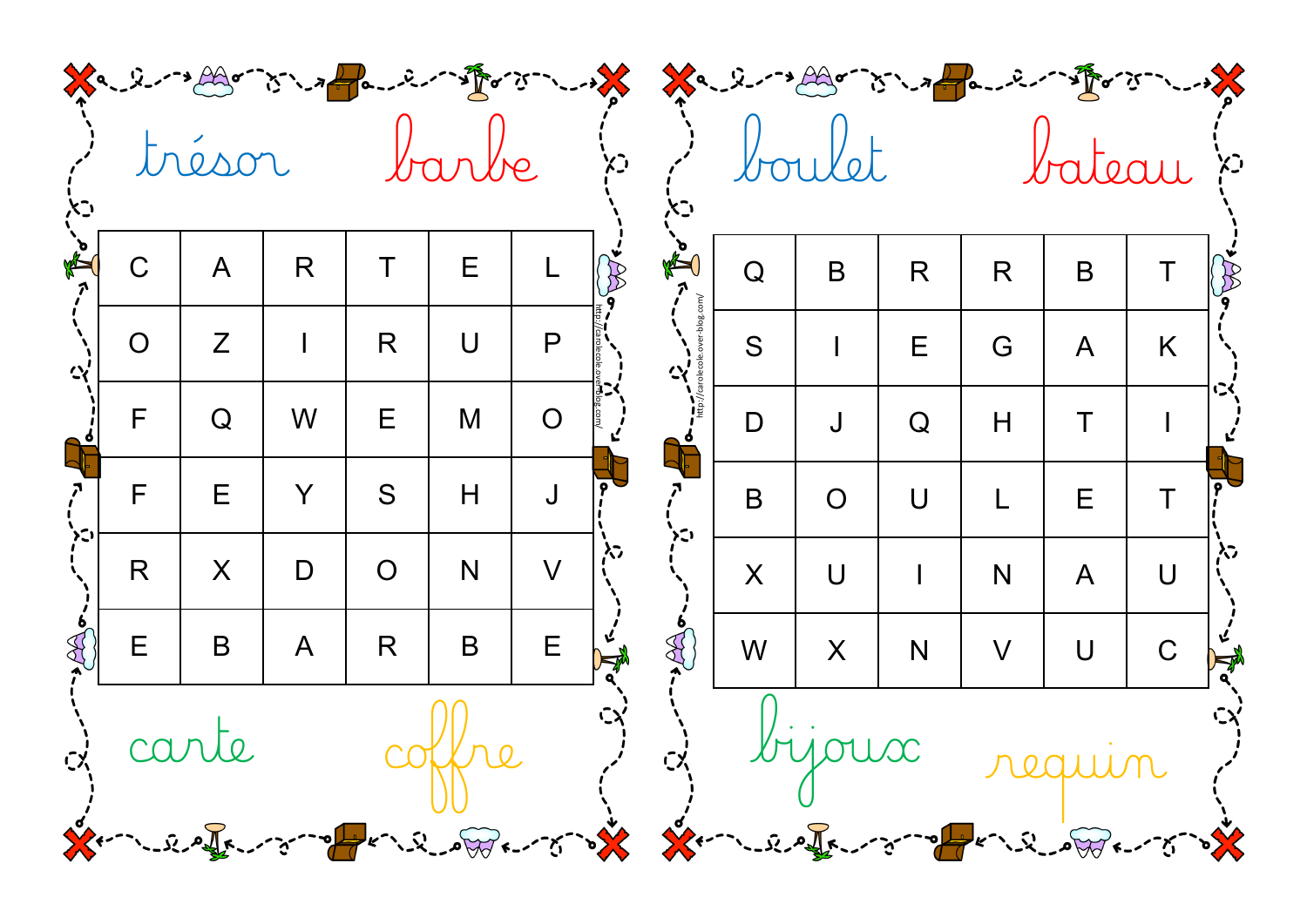|    |                | Xa - 2-11 Ar - 75 - 1 Pa - 2-1 - 1 For 3 - 1 - 1 Xa - 2-1 + Ar - 7 - 1 - 1 Pa - 2-1 - 1 For 3 - 1 - 1 X                                            |              |                |             |              |              |              |                |              |              |              |   |              |              |
|----|----------------|----------------------------------------------------------------------------------------------------------------------------------------------------|--------------|----------------|-------------|--------------|--------------|--------------|----------------|--------------|--------------|--------------|---|--------------|--------------|
| べつ |                |                                                                                                                                                    |              | rueces         |             |              |              |              | mer            |              |              | vague        |   | ΧJ,          |              |
|    |                | R                                                                                                                                                  | $\mathsf{P}$ | $\bigwedge$    | P           | $\mathsf{A}$ | $\cancel{8}$ | NEW          | $\overline{O}$ | $\mathsf C$  | $\mathsf{P}$ | R            | Z | U            | $\mathbb{R}$ |
| ぐ  | $\overline{O}$ |                                                                                                                                                    |              | R              |             | M            |              |              | $\vee$         | $\mathsf{A}$ | G            | $\bigcup$    | E |              |              |
|    | F              | K                                                                                                                                                  | W            | E              | E           | $\mathsf{A}$ |              |              | $\mathbf{I}$   | $\vee$       | M            | E            | P | B            |              |
|    | F              |                                                                                                                                                    | Y            | S              | $\mathsf C$ | M            |              | ו⊃ל          | G              | H            | K            | $\mathsf{A}$ | H | Q            |              |
| こ  | R              | K                                                                                                                                                  | $\mathsf D$  | $\overline{O}$ | Ε           | $\mathsf{A}$ | 心            |              |                | J            | X            | W            |   | S            | 心            |
|    | E              | $\mathsf{I}$                                                                                                                                       | $\mathsf{A}$ | R              | S           | N            |              | $\mathbb{R}$ | $\mathsf E$    | N            | M            | E            | R | $\mathsf{A}$ |              |
|    |                | d'papa maman d'a vigue séphin d<br>Arm 200 from the company of the state of the Company of the state of the state of the state of the state of the |              |                |             |              |              |              |                |              |              |              |   |              |              |